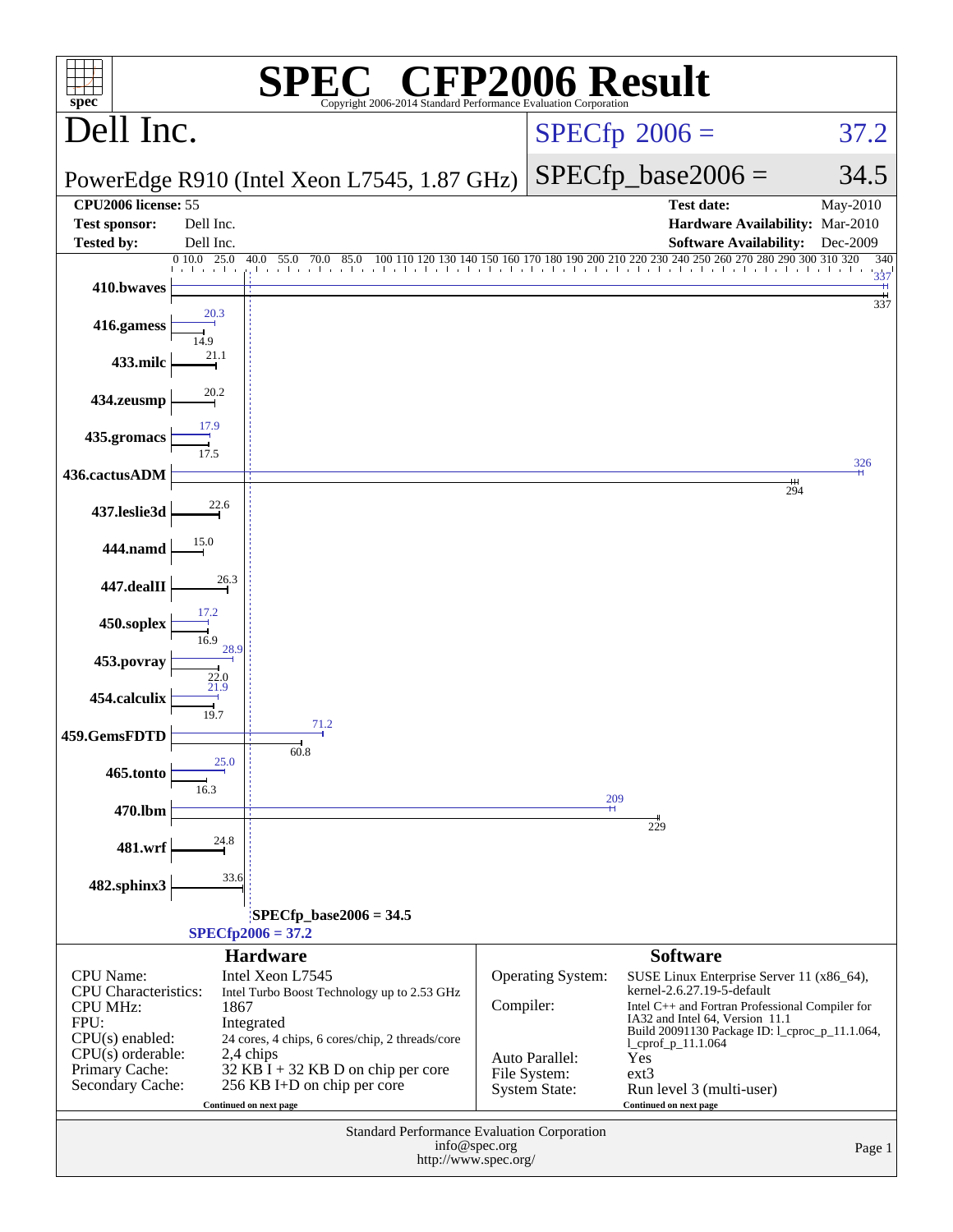| $\Box$<br>spec <sup>®</sup>                                                                                                                                                                                                                                                                                                         |                        |              |                        |              | <b>SPEC CFP2006 Result</b><br>Copyright 2006-2014 Standard Performance Evaluation Corporation            |                |                        |                     |                        |                               |                                 |                      |
|-------------------------------------------------------------------------------------------------------------------------------------------------------------------------------------------------------------------------------------------------------------------------------------------------------------------------------------|------------------------|--------------|------------------------|--------------|----------------------------------------------------------------------------------------------------------|----------------|------------------------|---------------------|------------------------|-------------------------------|---------------------------------|----------------------|
| Dell Inc.                                                                                                                                                                                                                                                                                                                           |                        |              |                        |              |                                                                                                          | $SPECfp2006 =$ |                        |                     | 37.2                   |                               |                                 |                      |
| PowerEdge R910 (Intel Xeon L7545, 1.87 GHz)                                                                                                                                                                                                                                                                                         |                        |              |                        |              |                                                                                                          |                |                        |                     | $SPECfp\_base2006 =$   |                               |                                 | 34.5                 |
| <b>CPU2006 license: 55</b><br><b>Test sponsor:</b><br><b>Tested by:</b>                                                                                                                                                                                                                                                             | Dell Inc.<br>Dell Inc. |              |                        |              |                                                                                                          |                |                        |                     | <b>Test date:</b>      | <b>Software Availability:</b> | Hardware Availability: Mar-2010 | May-2010<br>Dec-2009 |
| L3 Cache:<br>18 MB I+D on chip per chip<br><b>Base Pointers:</b><br>64-bit<br>Peak Pointers:<br>32/64-bit<br>Other Cache:<br>None<br>Other Software:<br>None<br>Memory:<br>256 GB (64 x 4 GB DDR3-1066 QR RDIMM, CL7, ECC,<br>downclocked to 978 MHz)<br>Disk Subsystem:<br>1 x 300 GB 10000 RPM SAS 6Gb<br>Other Hardware:<br>None |                        |              |                        |              |                                                                                                          |                |                        |                     |                        |                               |                                 |                      |
| <b>Results Table</b>                                                                                                                                                                                                                                                                                                                |                        |              |                        |              |                                                                                                          |                |                        |                     |                        |                               |                                 |                      |
|                                                                                                                                                                                                                                                                                                                                     |                        |              | <b>Base</b>            |              |                                                                                                          |                |                        |                     | <b>Peak</b>            |                               |                                 |                      |
| <b>Benchmark</b><br>410.bwayes                                                                                                                                                                                                                                                                                                      | <b>Seconds</b><br>40.5 | Ratio<br>336 | <b>Seconds</b><br>40.3 | Ratio<br>337 | <b>Seconds</b><br>40.3                                                                                   | Ratio<br>337   | <b>Seconds</b><br>40.3 | <b>Ratio</b><br>337 | <b>Seconds</b><br>40.5 | <b>Ratio</b><br>336           | <b>Seconds</b><br>40.3          | <b>Ratio</b><br>337  |
| 416.gamess                                                                                                                                                                                                                                                                                                                          | 1297                   | 15.1         | 1314                   | 14.9         | 1311                                                                                                     | 14.9           | 966                    | 20.3                | 968                    | 20.2                          | 967                             | 20.3                 |
| $433$ .milc                                                                                                                                                                                                                                                                                                                         | 440                    | 20.8         | 435                    | 21.1         | 435                                                                                                      | 21.1           | 440                    | 20.8                | 435                    | 21.1                          | 435                             | 21.1                 |
| $434$ . zeusmp                                                                                                                                                                                                                                                                                                                      | 450                    | 20.2         | 445                    | 20.5         | 452                                                                                                      | 20.1           | 450                    | 20.2                | 445                    | 20.5                          | 452                             | 20.1                 |
| 435.gromacs                                                                                                                                                                                                                                                                                                                         | 406                    | 17.6         | 407                    | 17.5         | 417                                                                                                      | 17.1           | 399                    | 17.9                | 400                    | 17.9                          | 400                             | 17.9                 |
| 436.cactusADM                                                                                                                                                                                                                                                                                                                       | 40.7                   | 294          | 40.5                   | 295          | 40.9                                                                                                     | 292            | 36.7                   | 326                 | 36.9                   | 324                           | 36.7                            | 326                  |
| 437.leslie3d                                                                                                                                                                                                                                                                                                                        | 416                    | 22.6         | 423                    | 22.2         | 416                                                                                                      | 22.6           | 416                    | 22.6                | 423                    | 22.2                          | 416                             | 22.6                 |
| 444.namd                                                                                                                                                                                                                                                                                                                            | 533                    | 15.1         | 534                    | <b>15.0</b>  | 535                                                                                                      | 15.0           | 533                    | 15.1                | 534                    | <b>15.0</b>                   | 535                             | 15.0                 |
| $447$ .dealII                                                                                                                                                                                                                                                                                                                       | 435                    | 26.3         | 435                    | 26.3         | 434                                                                                                      | 26.4           | 435                    | 26.3                | 435                    | 26.3                          | 434                             | 26.4                 |
| $ 450$ .soplex                                                                                                                                                                                                                                                                                                                      | 487                    | 17.1         | 493                    | 16.9         | 494                                                                                                      | 16.9           | 485                    | 17.2                | 488                    | 17.1                          | 486                             | <u>17.2</u>          |
| $453$ . povray                                                                                                                                                                                                                                                                                                                      | 239                    | 22.2         | 242                    | 22.0         | 245                                                                                                      | 21.7           | 184                    | 28.9                | 184                    | 28.9                          | 184                             | 29.0                 |
| 454.calculix                                                                                                                                                                                                                                                                                                                        | 416                    | 19.9         | 419                    | 19.7         | 418                                                                                                      | 19.7           | 377                    | 21.9                | 377                    | <u>21.9</u>                   | 377                             | 21.9                 |
| 459.GemsFDTD                                                                                                                                                                                                                                                                                                                        | 173                    | 61.5         | 175                    | 60.8         | 175                                                                                                      | 60.8           | 149                    | 71.2                | 149                    | 71.3                          | 149                             | 71.1                 |
| $465$ .tonto                                                                                                                                                                                                                                                                                                                        | 603                    | 16.3         | 604                    | 16.3         | 593                                                                                                      | 16.6           | 392                    | 25.1                | 393                    | 25.0                          | 394                             | 25.0                 |
| 470.1bm                                                                                                                                                                                                                                                                                                                             | 59.8                   | 230          | 60.0                   | 229          | 60.0                                                                                                     | 229            | 66.5                   | 207                 | 65.7                   | 209                           | 65.7                            | 209                  |
| 481.wrf                                                                                                                                                                                                                                                                                                                             | 451                    | 24.8         | 451                    | 24.8         | 457                                                                                                      | 24.4           | 451                    | 24.8                | 451                    | 24.8                          | 457                             | 24.4                 |
| $482$ .sphinx $3$                                                                                                                                                                                                                                                                                                                   | 580                    | 33.6         | 583                    | 33.4         | 579                                                                                                      | 33.7           | 580                    | 33.6                | 583                    | 33.4                          | 579                             | 33.7                 |
|                                                                                                                                                                                                                                                                                                                                     |                        |              |                        |              | Results appear in the order in which they were run. Bold underlined text indicates a median measurement. |                |                        |                     |                        |                               |                                 |                      |

### **[Operating System Notes](http://www.spec.org/auto/cpu2006/Docs/result-fields.html#OperatingSystemNotes)**

'ulimit -s unlimited' was used to set the stacksize to unlimited prior to run

### **[Platform Notes](http://www.spec.org/auto/cpu2006/Docs/result-fields.html#PlatformNotes)**

BIOS Settings: Power Management = Maximum Performance (Default = Active Power Controller) Memory Settings: Node Interleaving = Enabled (Default = Disabled)

### **[General Notes](http://www.spec.org/auto/cpu2006/Docs/result-fields.html#GeneralNotes)**

 Binaries were compiled on SLES 10 with Binutils 2.18.50.0.7.20080502 The Dell PowerEdge R910 and the Bull NovaScale R480 F2 models are electronically equivalent. Continued on next page

> Standard Performance Evaluation Corporation [info@spec.org](mailto:info@spec.org) <http://www.spec.org/>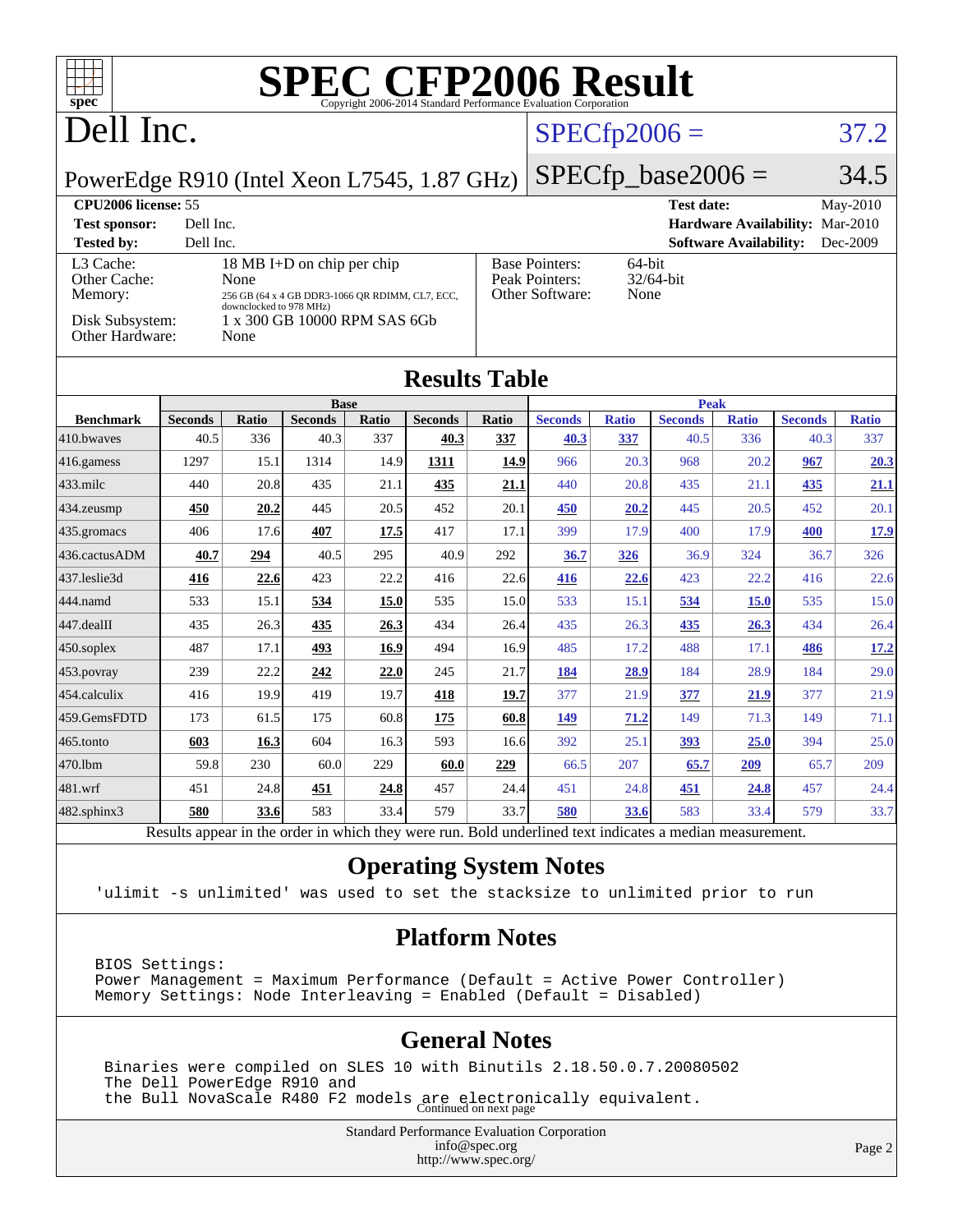

# **[SPEC CFP2006 Result](http://www.spec.org/auto/cpu2006/Docs/result-fields.html#SPECCFP2006Result)**

# Dell Inc.

 $SPECTp2006 = 37.2$ 

Page 3

PowerEdge R910 (Intel Xeon L7545, 1.87 GHz)  $SPECTp\_base2006 = 34.5$ 

**[Tested by:](http://www.spec.org/auto/cpu2006/Docs/result-fields.html#Testedby)** Dell Inc. **[Software Availability:](http://www.spec.org/auto/cpu2006/Docs/result-fields.html#SoftwareAvailability)** Dec-2009

**[CPU2006 license:](http://www.spec.org/auto/cpu2006/Docs/result-fields.html#CPU2006license)** 55 **[Test date:](http://www.spec.org/auto/cpu2006/Docs/result-fields.html#Testdate)** May-2010 **[Test sponsor:](http://www.spec.org/auto/cpu2006/Docs/result-fields.html#Testsponsor)** Dell Inc. **[Hardware Availability:](http://www.spec.org/auto/cpu2006/Docs/result-fields.html#HardwareAvailability)** Mar-2010

### **[General Notes \(Continued\)](http://www.spec.org/auto/cpu2006/Docs/result-fields.html#GeneralNotes)**

The results have been measured on a Dell PowerEdge R910 model.

## **[Base Compiler Invocation](http://www.spec.org/auto/cpu2006/Docs/result-fields.html#BaseCompilerInvocation)**

[C benchmarks](http://www.spec.org/auto/cpu2006/Docs/result-fields.html#Cbenchmarks):  $\text{icc}$   $-\text{m64}$ 

[C++ benchmarks:](http://www.spec.org/auto/cpu2006/Docs/result-fields.html#CXXbenchmarks) [icpc -m64](http://www.spec.org/cpu2006/results/res2010q3/cpu2006-20100621-11934.flags.html#user_CXXbase_intel_icpc_64bit_bedb90c1146cab66620883ef4f41a67e)

[Fortran benchmarks](http://www.spec.org/auto/cpu2006/Docs/result-fields.html#Fortranbenchmarks): [ifort -m64](http://www.spec.org/cpu2006/results/res2010q3/cpu2006-20100621-11934.flags.html#user_FCbase_intel_ifort_64bit_ee9d0fb25645d0210d97eb0527dcc06e)

[Benchmarks using both Fortran and C](http://www.spec.org/auto/cpu2006/Docs/result-fields.html#BenchmarksusingbothFortranandC): [icc -m64](http://www.spec.org/cpu2006/results/res2010q3/cpu2006-20100621-11934.flags.html#user_CC_FCbase_intel_icc_64bit_0b7121f5ab7cfabee23d88897260401c) [ifort -m64](http://www.spec.org/cpu2006/results/res2010q3/cpu2006-20100621-11934.flags.html#user_CC_FCbase_intel_ifort_64bit_ee9d0fb25645d0210d97eb0527dcc06e)

### **[Base Portability Flags](http://www.spec.org/auto/cpu2006/Docs/result-fields.html#BasePortabilityFlags)**

| 410.bwaves: -DSPEC CPU LP64                |                                                                |
|--------------------------------------------|----------------------------------------------------------------|
| 416.gamess: -DSPEC_CPU_LP64                |                                                                |
| 433.milc: -DSPEC CPU LP64                  |                                                                |
| 434.zeusmp: -DSPEC_CPU_LP64                |                                                                |
| 435.gromacs: -DSPEC_CPU_LP64 -nofor_main   |                                                                |
| 436.cactusADM: -DSPEC CPU LP64 -nofor main |                                                                |
| 437.leslie3d: -DSPEC CPU LP64              |                                                                |
| 444.namd: -DSPEC CPU LP64                  |                                                                |
| 447.dealII: -DSPEC CPU LP64                |                                                                |
| 450.soplex: -DSPEC_CPU_LP64                |                                                                |
| 453.povray: -DSPEC_CPU_LP64                |                                                                |
| 454.calculix: -DSPEC CPU LP64 -nofor main  |                                                                |
| 459. GemsFDTD: - DSPEC CPU LP64            |                                                                |
| 465.tonto: -DSPEC CPU LP64                 |                                                                |
| 470.1bm: - DSPEC CPU LP64                  |                                                                |
|                                            | 481.wrf: -DSPEC CPU_LP64 -DSPEC_CPU_CASE_FLAG -DSPEC_CPU_LINUX |
| 482.sphinx3: -DSPEC CPU LP64               |                                                                |

### **[Base Optimization Flags](http://www.spec.org/auto/cpu2006/Docs/result-fields.html#BaseOptimizationFlags)**

<http://www.spec.org/>

Standard Performance Evaluation Corporation [info@spec.org](mailto:info@spec.org) [C benchmarks](http://www.spec.org/auto/cpu2006/Docs/result-fields.html#Cbenchmarks): [-xSSE4.2](http://www.spec.org/cpu2006/results/res2010q3/cpu2006-20100621-11934.flags.html#user_CCbase_f-xSSE42_f91528193cf0b216347adb8b939d4107) [-ipo](http://www.spec.org/cpu2006/results/res2010q3/cpu2006-20100621-11934.flags.html#user_CCbase_f-ipo) [-O3](http://www.spec.org/cpu2006/results/res2010q3/cpu2006-20100621-11934.flags.html#user_CCbase_f-O3) [-no-prec-div](http://www.spec.org/cpu2006/results/res2010q3/cpu2006-20100621-11934.flags.html#user_CCbase_f-no-prec-div) [-static](http://www.spec.org/cpu2006/results/res2010q3/cpu2006-20100621-11934.flags.html#user_CCbase_f-static) [-parallel](http://www.spec.org/cpu2006/results/res2010q3/cpu2006-20100621-11934.flags.html#user_CCbase_f-parallel) [-opt-prefetch](http://www.spec.org/cpu2006/results/res2010q3/cpu2006-20100621-11934.flags.html#user_CCbase_f-opt-prefetch) [C++ benchmarks:](http://www.spec.org/auto/cpu2006/Docs/result-fields.html#CXXbenchmarks) [-xSSE4.2](http://www.spec.org/cpu2006/results/res2010q3/cpu2006-20100621-11934.flags.html#user_CXXbase_f-xSSE42_f91528193cf0b216347adb8b939d4107) [-ipo](http://www.spec.org/cpu2006/results/res2010q3/cpu2006-20100621-11934.flags.html#user_CXXbase_f-ipo) [-O3](http://www.spec.org/cpu2006/results/res2010q3/cpu2006-20100621-11934.flags.html#user_CXXbase_f-O3) [-no-prec-div](http://www.spec.org/cpu2006/results/res2010q3/cpu2006-20100621-11934.flags.html#user_CXXbase_f-no-prec-div) [-static](http://www.spec.org/cpu2006/results/res2010q3/cpu2006-20100621-11934.flags.html#user_CXXbase_f-static) [-parallel](http://www.spec.org/cpu2006/results/res2010q3/cpu2006-20100621-11934.flags.html#user_CXXbase_f-parallel) [-opt-prefetch](http://www.spec.org/cpu2006/results/res2010q3/cpu2006-20100621-11934.flags.html#user_CXXbase_f-opt-prefetch) [Fortran benchmarks](http://www.spec.org/auto/cpu2006/Docs/result-fields.html#Fortranbenchmarks): [-xSSE4.2](http://www.spec.org/cpu2006/results/res2010q3/cpu2006-20100621-11934.flags.html#user_FCbase_f-xSSE42_f91528193cf0b216347adb8b939d4107) [-ipo](http://www.spec.org/cpu2006/results/res2010q3/cpu2006-20100621-11934.flags.html#user_FCbase_f-ipo) [-O3](http://www.spec.org/cpu2006/results/res2010q3/cpu2006-20100621-11934.flags.html#user_FCbase_f-O3) [-no-prec-div](http://www.spec.org/cpu2006/results/res2010q3/cpu2006-20100621-11934.flags.html#user_FCbase_f-no-prec-div) [-static](http://www.spec.org/cpu2006/results/res2010q3/cpu2006-20100621-11934.flags.html#user_FCbase_f-static) [-parallel](http://www.spec.org/cpu2006/results/res2010q3/cpu2006-20100621-11934.flags.html#user_FCbase_f-parallel) [-opt-prefetch](http://www.spec.org/cpu2006/results/res2010q3/cpu2006-20100621-11934.flags.html#user_FCbase_f-opt-prefetch) Continued on next page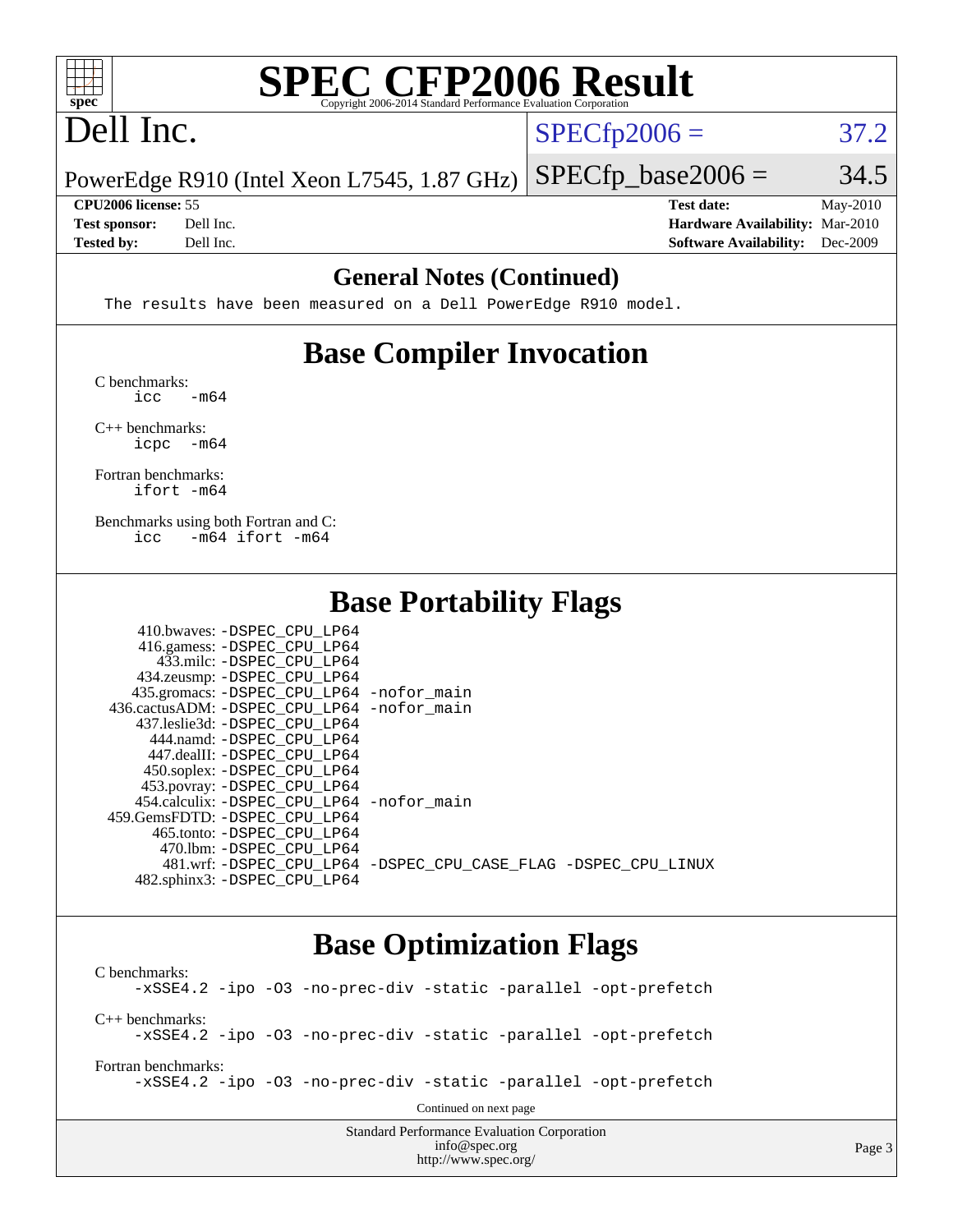# **[SPEC CFP2006 Result](http://www.spec.org/auto/cpu2006/Docs/result-fields.html#SPECCFP2006Result)**

# Dell Inc.

 $SPECTp2006 = 37.2$ 

PowerEdge R910 (Intel Xeon L7545, 1.87 GHz)  $SPECTp\_base2006 = 34.5$ 

**[CPU2006 license:](http://www.spec.org/auto/cpu2006/Docs/result-fields.html#CPU2006license)** 55 **[Test date:](http://www.spec.org/auto/cpu2006/Docs/result-fields.html#Testdate)** May-2010 **[Test sponsor:](http://www.spec.org/auto/cpu2006/Docs/result-fields.html#Testsponsor)** Dell Inc. **[Hardware Availability:](http://www.spec.org/auto/cpu2006/Docs/result-fields.html#HardwareAvailability)** Mar-2010 **[Tested by:](http://www.spec.org/auto/cpu2006/Docs/result-fields.html#Testedby)** Dell Inc. **[Software Availability:](http://www.spec.org/auto/cpu2006/Docs/result-fields.html#SoftwareAvailability)** Dec-2009

# **[Base Optimization Flags \(Continued\)](http://www.spec.org/auto/cpu2006/Docs/result-fields.html#BaseOptimizationFlags)**

[Benchmarks using both Fortran and C](http://www.spec.org/auto/cpu2006/Docs/result-fields.html#BenchmarksusingbothFortranandC):

[-xSSE4.2](http://www.spec.org/cpu2006/results/res2010q3/cpu2006-20100621-11934.flags.html#user_CC_FCbase_f-xSSE42_f91528193cf0b216347adb8b939d4107) [-ipo](http://www.spec.org/cpu2006/results/res2010q3/cpu2006-20100621-11934.flags.html#user_CC_FCbase_f-ipo) [-O3](http://www.spec.org/cpu2006/results/res2010q3/cpu2006-20100621-11934.flags.html#user_CC_FCbase_f-O3) [-no-prec-div](http://www.spec.org/cpu2006/results/res2010q3/cpu2006-20100621-11934.flags.html#user_CC_FCbase_f-no-prec-div) [-static](http://www.spec.org/cpu2006/results/res2010q3/cpu2006-20100621-11934.flags.html#user_CC_FCbase_f-static) [-parallel](http://www.spec.org/cpu2006/results/res2010q3/cpu2006-20100621-11934.flags.html#user_CC_FCbase_f-parallel) [-opt-prefetch](http://www.spec.org/cpu2006/results/res2010q3/cpu2006-20100621-11934.flags.html#user_CC_FCbase_f-opt-prefetch)

## **[Peak Compiler Invocation](http://www.spec.org/auto/cpu2006/Docs/result-fields.html#PeakCompilerInvocation)**

 $C$  benchmarks:<br>icc  $-m64$ 

[C++ benchmarks:](http://www.spec.org/auto/cpu2006/Docs/result-fields.html#CXXbenchmarks) [icpc -m64](http://www.spec.org/cpu2006/results/res2010q3/cpu2006-20100621-11934.flags.html#user_CXXpeak_intel_icpc_64bit_bedb90c1146cab66620883ef4f41a67e)

[Fortran benchmarks](http://www.spec.org/auto/cpu2006/Docs/result-fields.html#Fortranbenchmarks): [ifort -m64](http://www.spec.org/cpu2006/results/res2010q3/cpu2006-20100621-11934.flags.html#user_FCpeak_intel_ifort_64bit_ee9d0fb25645d0210d97eb0527dcc06e)

[Benchmarks using both Fortran and C](http://www.spec.org/auto/cpu2006/Docs/result-fields.html#BenchmarksusingbothFortranandC): [icc -m64](http://www.spec.org/cpu2006/results/res2010q3/cpu2006-20100621-11934.flags.html#user_CC_FCpeak_intel_icc_64bit_0b7121f5ab7cfabee23d88897260401c) [ifort -m64](http://www.spec.org/cpu2006/results/res2010q3/cpu2006-20100621-11934.flags.html#user_CC_FCpeak_intel_ifort_64bit_ee9d0fb25645d0210d97eb0527dcc06e)

### **[Peak Portability Flags](http://www.spec.org/auto/cpu2006/Docs/result-fields.html#PeakPortabilityFlags)**

Same as Base Portability Flags

## **[Peak Optimization Flags](http://www.spec.org/auto/cpu2006/Docs/result-fields.html#PeakOptimizationFlags)**

[C benchmarks](http://www.spec.org/auto/cpu2006/Docs/result-fields.html#Cbenchmarks):

433.milc: basepeak = yes

470.1bm:  $-xSSE4$ . 2(pass 2)  $-prof-gen(pass 1) -ipo(pass 2) -O3(pass 2)$  $-prof-gen(pass 1) -ipo(pass 2) -O3(pass 2)$  $-prof-gen(pass 1) -ipo(pass 2) -O3(pass 2)$  $-prof-gen(pass 1) -ipo(pass 2) -O3(pass 2)$  $-prof-gen(pass 1) -ipo(pass 2) -O3(pass 2)$  $-prof-gen(pass 1) -ipo(pass 2) -O3(pass 2)$ [-no-prec-div](http://www.spec.org/cpu2006/results/res2010q3/cpu2006-20100621-11934.flags.html#user_peakPASS2_CFLAGSPASS2_LDFLAGS470_lbm_f-no-prec-div)(pass 2) [-static](http://www.spec.org/cpu2006/results/res2010q3/cpu2006-20100621-11934.flags.html#user_peakPASS2_CFLAGSPASS2_LDFLAGS470_lbm_f-static)(pass 2) [-prof-use](http://www.spec.org/cpu2006/results/res2010q3/cpu2006-20100621-11934.flags.html#user_peakPASS2_CFLAGSPASS2_LDFLAGS470_lbm_prof_use_bccf7792157ff70d64e32fe3e1250b55)(pass 2) [-parallel](http://www.spec.org/cpu2006/results/res2010q3/cpu2006-20100621-11934.flags.html#user_peakOPTIMIZE470_lbm_f-parallel) [-ansi-alias](http://www.spec.org/cpu2006/results/res2010q3/cpu2006-20100621-11934.flags.html#user_peakOPTIMIZE470_lbm_f-ansi-alias) [-auto-ilp32](http://www.spec.org/cpu2006/results/res2010q3/cpu2006-20100621-11934.flags.html#user_peakCOPTIMIZE470_lbm_f-auto-ilp32)

 $482$ .sphinx3: basepeak = yes

[C++ benchmarks:](http://www.spec.org/auto/cpu2006/Docs/result-fields.html#CXXbenchmarks)

444.namd: basepeak = yes

447.dealII: basepeak = yes

 450.soplex: [-xSSE4.2](http://www.spec.org/cpu2006/results/res2010q3/cpu2006-20100621-11934.flags.html#user_peakPASS2_CXXFLAGSPASS2_LDFLAGS450_soplex_f-xSSE42_f91528193cf0b216347adb8b939d4107)(pass 2) [-prof-gen](http://www.spec.org/cpu2006/results/res2010q3/cpu2006-20100621-11934.flags.html#user_peakPASS1_CXXFLAGSPASS1_LDFLAGS450_soplex_prof_gen_e43856698f6ca7b7e442dfd80e94a8fc)(pass 1) [-ipo](http://www.spec.org/cpu2006/results/res2010q3/cpu2006-20100621-11934.flags.html#user_peakPASS2_CXXFLAGSPASS2_LDFLAGS450_soplex_f-ipo)(pass 2) [-O3](http://www.spec.org/cpu2006/results/res2010q3/cpu2006-20100621-11934.flags.html#user_peakPASS2_CXXFLAGSPASS2_LDFLAGS450_soplex_f-O3)(pass 2) [-no-prec-div](http://www.spec.org/cpu2006/results/res2010q3/cpu2006-20100621-11934.flags.html#user_peakPASS2_CXXFLAGSPASS2_LDFLAGS450_soplex_f-no-prec-div)(pass 2) [-static](http://www.spec.org/cpu2006/results/res2010q3/cpu2006-20100621-11934.flags.html#user_peakPASS2_CXXFLAGSPASS2_LDFLAGS450_soplex_f-static)(pass 2) [-prof-use](http://www.spec.org/cpu2006/results/res2010q3/cpu2006-20100621-11934.flags.html#user_peakPASS2_CXXFLAGSPASS2_LDFLAGS450_soplex_prof_use_bccf7792157ff70d64e32fe3e1250b55)(pass 2) [-opt-malloc-options=3](http://www.spec.org/cpu2006/results/res2010q3/cpu2006-20100621-11934.flags.html#user_peakOPTIMIZE450_soplex_f-opt-malloc-options_13ab9b803cf986b4ee62f0a5998c2238) [-auto-ilp32](http://www.spec.org/cpu2006/results/res2010q3/cpu2006-20100621-11934.flags.html#user_peakCXXOPTIMIZE450_soplex_f-auto-ilp32)

Continued on next page

Standard Performance Evaluation Corporation [info@spec.org](mailto:info@spec.org) <http://www.spec.org/>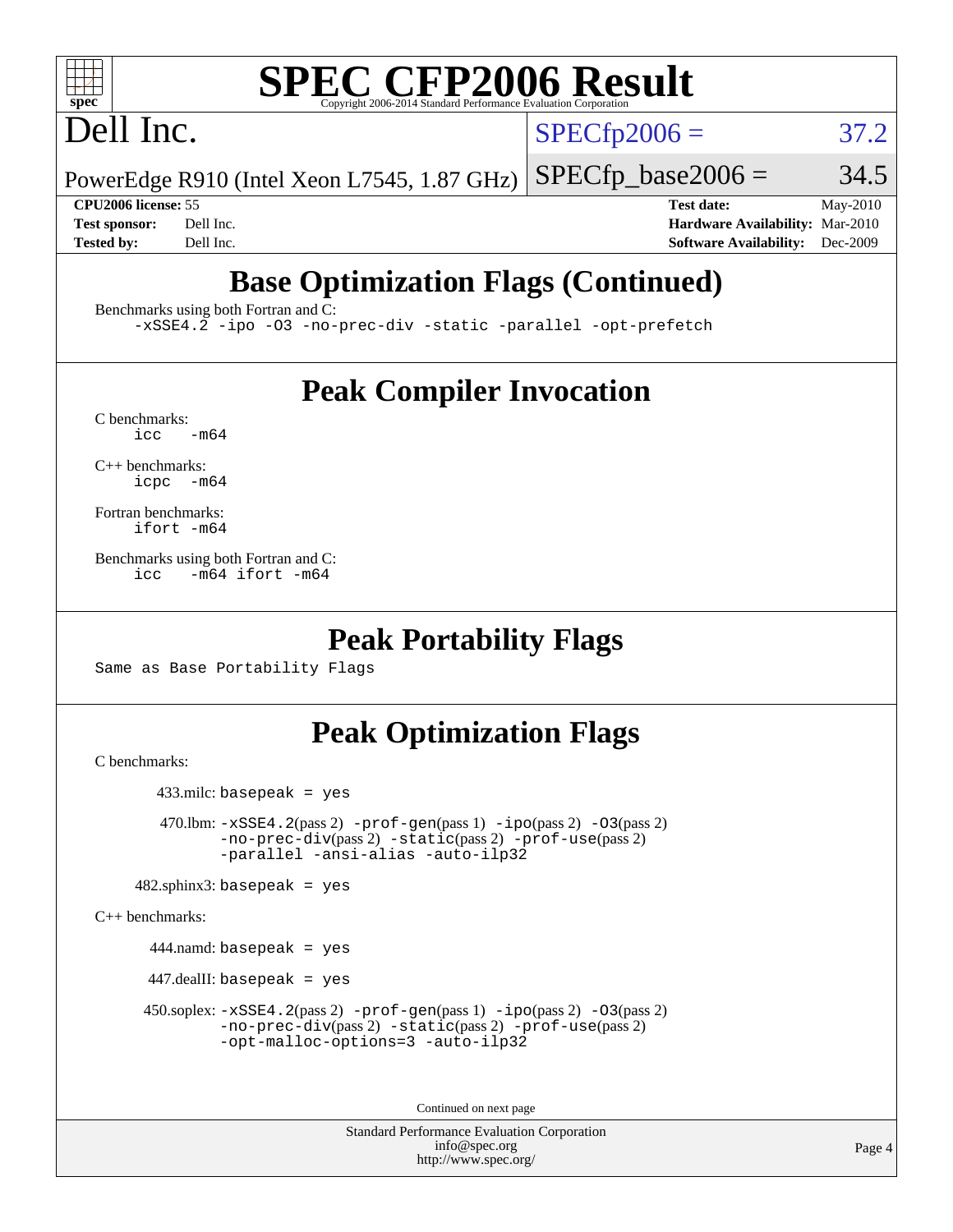

# **[SPEC CFP2006 Result](http://www.spec.org/auto/cpu2006/Docs/result-fields.html#SPECCFP2006Result)**

 $SPECfp2006 = 37.2$  $SPECfp2006 = 37.2$ 

PowerEdge R910 (Intel Xeon L7545, 1.87 GHz)  $SPECfp\_base2006 = 34.5$ 

Dell Inc.

**[CPU2006 license:](http://www.spec.org/auto/cpu2006/Docs/result-fields.html#CPU2006license)** 55 **[Test date:](http://www.spec.org/auto/cpu2006/Docs/result-fields.html#Testdate)** May-2010 **[Test sponsor:](http://www.spec.org/auto/cpu2006/Docs/result-fields.html#Testsponsor)** Dell Inc. **[Hardware Availability:](http://www.spec.org/auto/cpu2006/Docs/result-fields.html#HardwareAvailability)** Mar-2010 **[Tested by:](http://www.spec.org/auto/cpu2006/Docs/result-fields.html#Testedby)** Dell Inc. **[Software Availability:](http://www.spec.org/auto/cpu2006/Docs/result-fields.html#SoftwareAvailability)** Dec-2009

# **[Peak Optimization Flags \(Continued\)](http://www.spec.org/auto/cpu2006/Docs/result-fields.html#PeakOptimizationFlags)**

|                                      | $453.$ povray: $-xSSE4$ . $2(pass 2)$ -prof-gen(pass 1) -ipo(pass 2) -03(pass 2)<br>$-no\text{-prec-div}(pass 2)$ $-static(pass 2)$ $-prot\text{-use}(pass 2)$<br>-unroll4 -ansi-alias           |          |
|--------------------------------------|--------------------------------------------------------------------------------------------------------------------------------------------------------------------------------------------------|----------|
| Fortran benchmarks:                  |                                                                                                                                                                                                  |          |
|                                      | 410.bwaves: -xSSE4.2 -ipo -03 -no-prec-div -static -opt-prefetch<br>-parallel                                                                                                                    |          |
|                                      | 416.gamess: $-xSSE4$ . 2(pass 2) $-prof-gen(pass 1) -ipo(pass 2) -O3(pass 2)$<br>-no-prec-div(pass 2) -static(pass 2) -prof-use(pass 2)<br>-unroll2 -Ob0 -ansi-alias -scalar-rep-                |          |
|                                      | $434$ .zeusmp: basepeak = yes                                                                                                                                                                    |          |
|                                      | $437$ .leslie3d: basepeak = yes                                                                                                                                                                  |          |
|                                      | 459. GemsFDTD: -xSSE4. 2(pass 2) -prof-gen(pass 1) -ipo(pass 2) -03(pass 2)<br>$-no-prec-div(pass 2) -static(pass 2) -prof-use(pass 2)$<br>-unroll2 -Ob0 -opt-prefetch -parallel                 |          |
|                                      | $465$ .tonto: $-xSSE4$ . $2(pass 2)$ -prof-gen(pass 1) -ipo(pass 2) -03(pass 2)<br>-no-prec-div(pass 2) -static(pass 2) -prof-use(pass 2)<br>-inline-calloc -opt-malloc-options=3 -auto -unroll4 |          |
| Benchmarks using both Fortran and C: |                                                                                                                                                                                                  |          |
|                                      | $435$ .gromacs: $-xSSE4$ . 2(pass 2) $-prof-gen(pass 1) -ipo(pass 2) -03(pass 2)$<br>-no-prec-div(pass 2) -static(pass 2) -prof-use(pass 2)<br>-opt-prefetch -auto-ilp32                         |          |
|                                      | 436.cactusADM: -xSSE4.2(pass 2) -prof-gen(pass 1) -ipo(pass 2) -03(pass 2)<br>-no-prec-div(pass 2) -static(pass 2) -prof-use(pass 2)<br>-unroll2 -opt-prefetch -parallel -auto-ilp32             |          |
|                                      | 454.calculix: -xSSE4.2 -ipo -03 -no-prec-div -static -auto-ilp32                                                                                                                                 |          |
|                                      | $481.wrf$ : basepeak = yes                                                                                                                                                                       |          |
|                                      | The flags file that was used to format this result can be browsed at<br>http://www.spec.org/cpu2006/flags/Intel-ic11.1-linux64-revE.20100316.html                                                |          |
|                                      | You can also download the XML flags source by saving the following link:<br>http://www.spec.org/cpu2006/flags/Intel-ic11.1-linux64-revE.20100316.xml                                             |          |
|                                      |                                                                                                                                                                                                  |          |
|                                      |                                                                                                                                                                                                  |          |
|                                      |                                                                                                                                                                                                  |          |
|                                      | Standard Performance Evaluation Corporation<br>info@spec.org                                                                                                                                     | Page $5$ |

<http://www.spec.org/>